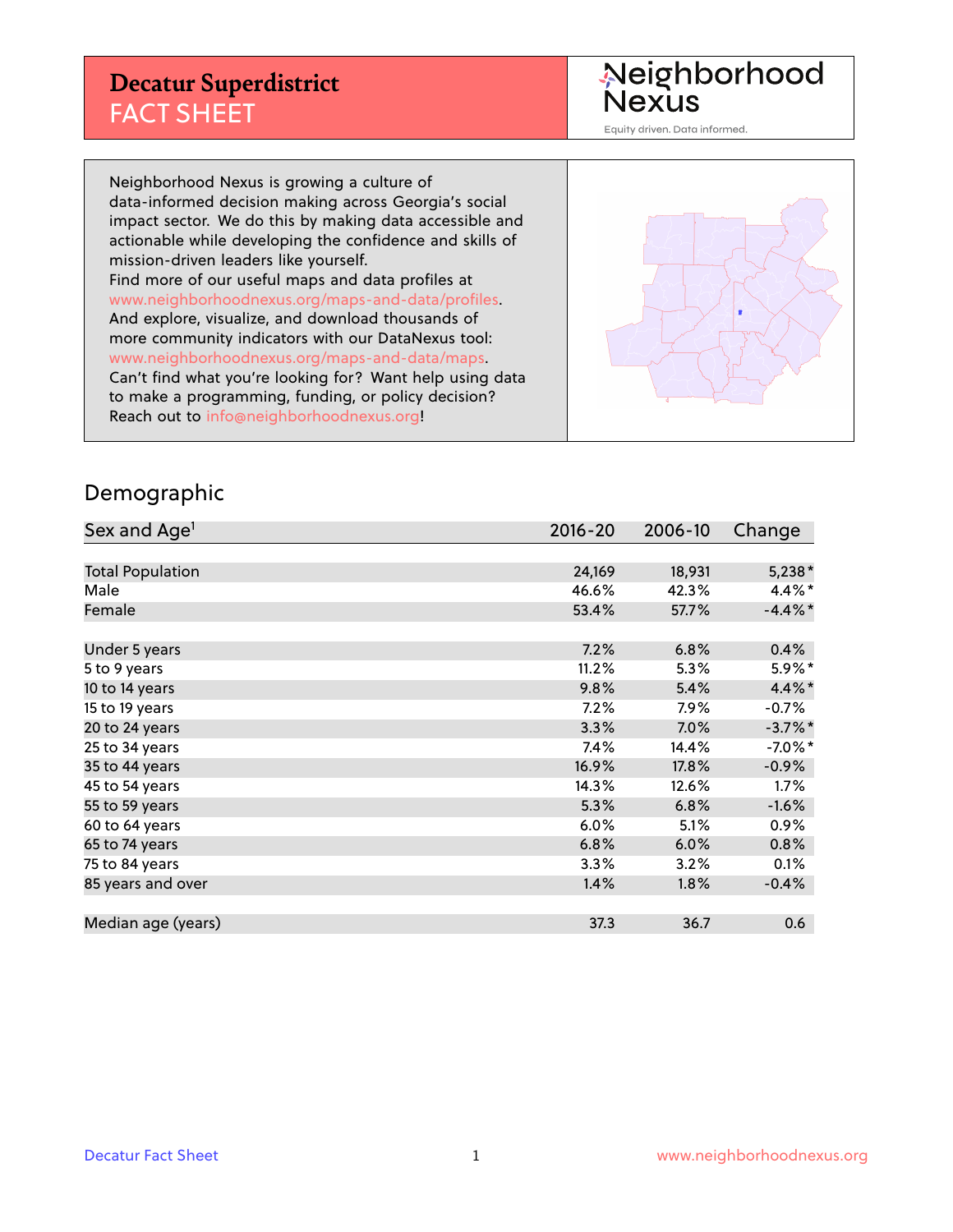# Demographic, continued...

| Race <sup>2</sup>                                            | $2016 - 20$ | 2006-10 | Change     |
|--------------------------------------------------------------|-------------|---------|------------|
| <b>Total population</b>                                      | 24,169      | 18,931  | $5,238*$   |
| One race                                                     | 90.8%       | 98.5%   | $-7.7%$ *  |
| White                                                        | 70.0%       | 72.0%   | $-2.0%$    |
| <b>Black or African American</b>                             | 16.4%       | 23.0%   | $-6.5%$ *  |
| American Indian and Alaska Native                            | 0.2%        | 0.0%    | 0.2%       |
| Asian                                                        | 3.7%        | 2.1%    | $1.6\%$ *  |
| Native Hawaiian and Other Pacific Islander                   | 0.0%        | 0.0%    | 0.0%       |
| Some other race                                              | 0.4%        | 1.3%    | $-0.9%$    |
| Two or more races                                            | 9.2%        | 1.5%    | $7.7\%$ *  |
| Race alone or in combination with other race(s) <sup>3</sup> | $2016 - 20$ | 2006-10 | Change     |
|                                                              |             |         |            |
| <b>Total population</b>                                      | 24,169      | 18,931  | $5,238*$   |
| White                                                        | 77.4%       | 73.5%   | $3.9\%$ *  |
| <b>Black or African American</b>                             | 19.1%       | 23.3%   | $-4.2%$ *  |
| American Indian and Alaska Native                            | 1.6%        | 0.6%    | 1.0%       |
| Asian                                                        | 7.1%        | 2.7%    | 4.4%*      |
| Native Hawaiian and Other Pacific Islander                   | 0.5%        | 0.1%    | 0.3%       |
| Some other race                                              | 4.2%        | 1.4%    | $2.7\%$ *  |
| Hispanic or Latino and Race <sup>4</sup>                     | $2016 - 20$ | 2006-10 | Change     |
| Total population                                             | 24,169      | 18,931  | $5,238*$   |
| Hispanic or Latino (of any race)                             | 6.1%        | 3.9%    | $2.1\%$ *  |
| Not Hispanic or Latino                                       | 93.9%       | 96.1%   | $-2.1\%$ * |
| White alone                                                  | 67.7%       | 69.3%   | $-1.6%$    |
| Black or African American alone                              | 16.4%       | 22.7%   | $-6.2%$    |
| American Indian and Alaska Native alone                      | 0.1%        | 0.0%    | 0.1%       |
| Asian alone                                                  | 3.7%        | 2.1%    | $1.6\%$ *  |
| Native Hawaiian and Other Pacific Islander alone             | 0.0%        | 0.0%    | 0.0%       |
| Some other race alone                                        | 0.1%        | 0.6%    | $-0.4%$    |
| Two or more races                                            | 5.8%        | 1.4%    | $4.4\%$ *  |
|                                                              |             |         |            |
| U.S. Citizenship Status <sup>5</sup>                         | $2016 - 20$ | 2006-10 | Change     |
| Foreign-born population                                      | 2,133       | 1,668   | 465        |
| Naturalized U.S. citizen                                     | 44.1%       | 48.6%   | $-4.5%$    |
| Not a U.S. citizen                                           | 55.9%       | 51.4%   | 4.5%       |
|                                                              |             |         |            |
| Citizen, Voting Age Population <sup>6</sup>                  | $2016 - 20$ | 2006-10 | Change     |
| Citizen, 18 and over population                              | 15,364      | 14,366  | 998        |
| Male                                                         | 42.5%       | 39.9%   | 2.6%       |
| Female                                                       | 57.5%       | 60.1%   | $-2.6%$    |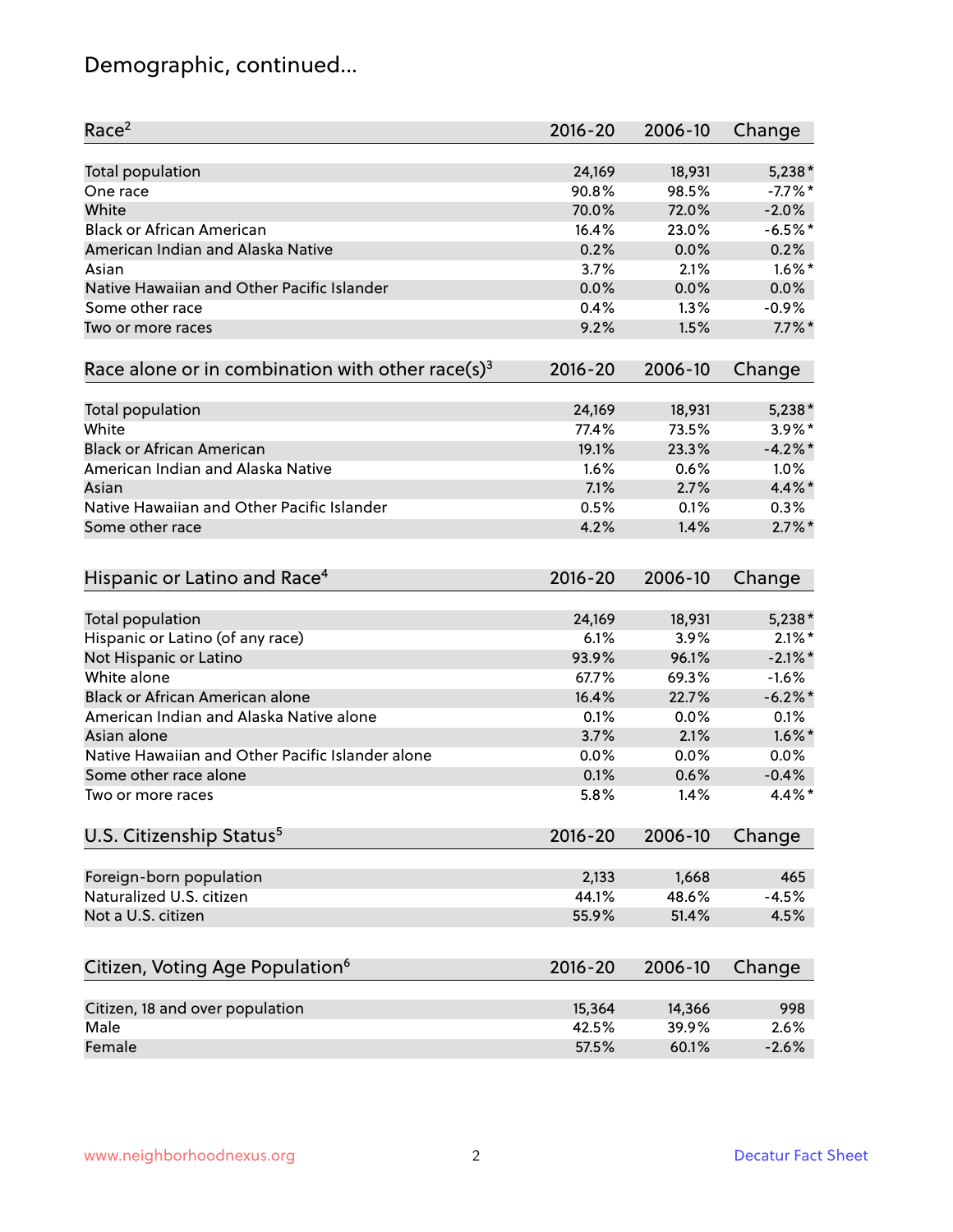#### Economic

| Income <sup>7</sup>                                 | $2016 - 20$ | 2006-10 | Change     |
|-----------------------------------------------------|-------------|---------|------------|
|                                                     |             |         |            |
| All households                                      | 8,645       | 8,097   | 548*       |
| Less than \$10,000                                  | 6.1%        | 10.4%   | $-4.3\%$ * |
| \$10,000 to \$14,999                                | 4.3%        | 5.6%    | $-1.3%$    |
| \$15,000 to \$24,999                                | 4.8%        | 8.6%    | $-3.8\%$ * |
| \$25,000 to \$34,999                                | 6.0%        | 5.6%    | 0.4%       |
| \$35,000 to \$49,999                                | 5.8%        | 8.7%    | $-2.9\%$ * |
| \$50,000 to \$74,999                                | 8.4%        | 14.2%   | $-5.8\%$ * |
| \$75,000 to \$99,999                                | 8.8%        | 12.6%   | $-3.8\%$ * |
| \$100,000 to \$149,999                              | 16.6%       | 15.6%   | 1.0%       |
| \$150,000 to \$199,999                              | 12.8%       | 9.4%    | $3.4\%$ *  |
| \$200,000 or more                                   | 26.4%       | 9.2%    | 17.2%*     |
| Median household income (dollars)                   | 115,263     | 70,029  | 45,233*    |
| Mean household income (dollars)                     | 152,790     | 89,354  | 63,436*    |
| With earnings                                       | 78.8%       | 80.2%   | $-1.4%$    |
| Mean earnings (dollars)                             | 168,717     | 97,301  | 71,416*    |
| <b>With Social Security</b>                         | 26.1%       | 22.0%   | $4.1\%$ *  |
| Mean Social Security income (dollars)               | 18,290      | 13,779  | $4,511*$   |
| With retirement income                              | 16.6%       | 13.0%   | $3.7\%$ *  |
| Mean retirement income (dollars)                    | 35,015      | 22,899  | 12,116 *   |
| With Supplemental Security Income                   | 3.8%        | 2.6%    | 1.3%       |
| Mean Supplemental Security Income (dollars)         | 5,834       | 6,538   | $-705$     |
| With cash public assistance income                  | 1.8%        | 1.2%    | 0.7%       |
| Mean cash public assistance income (dollars)        | 950         | 4,805   | $-3,855$   |
| With Food Stamp/SNAP benefits in the past 12 months | 7.7%        | 6.9%    | 0.8%       |
|                                                     |             |         |            |
| Families                                            | 5,625       | 4,046   | $1,579*$   |
| Less than \$10,000                                  | 1.2%        | 8.4%    | $-7.2\%$ * |
| \$10,000 to \$14,999                                | 1.6%        | 1.2%    | 0.4%       |
| \$15,000 to \$24,999                                | 2.2%        | 5.9%    | $-3.7%$    |
| \$25,000 to \$34,999                                | 2.5%        | 5.6%    | $-3.1\%$ * |
| \$35,000 to \$49,999                                | 5.4%        | 5.5%    | $-0.1%$    |
| \$50,000 to \$74,999                                | 7.0%        | 10.9%   | $-3.9%$    |
| \$75,000 to \$99,999                                | 8.1%        | 15.3%   | $-7.2\%$ * |
| \$100,000 to \$149,999                              | 20.5%       | 18.8%   | 1.6%       |
| \$150,000 to \$199,999                              | 14.7%       | 13.5%   | 1.2%       |
| \$200,000 or more                                   | 36.9%       | 14.9%   | 21.9%*     |
| Median family income (dollars)                      | 155,236     | 95,444  | 59,793*    |
| Mean family income (dollars)                        | 192,581     | 114,751 | 77,831*    |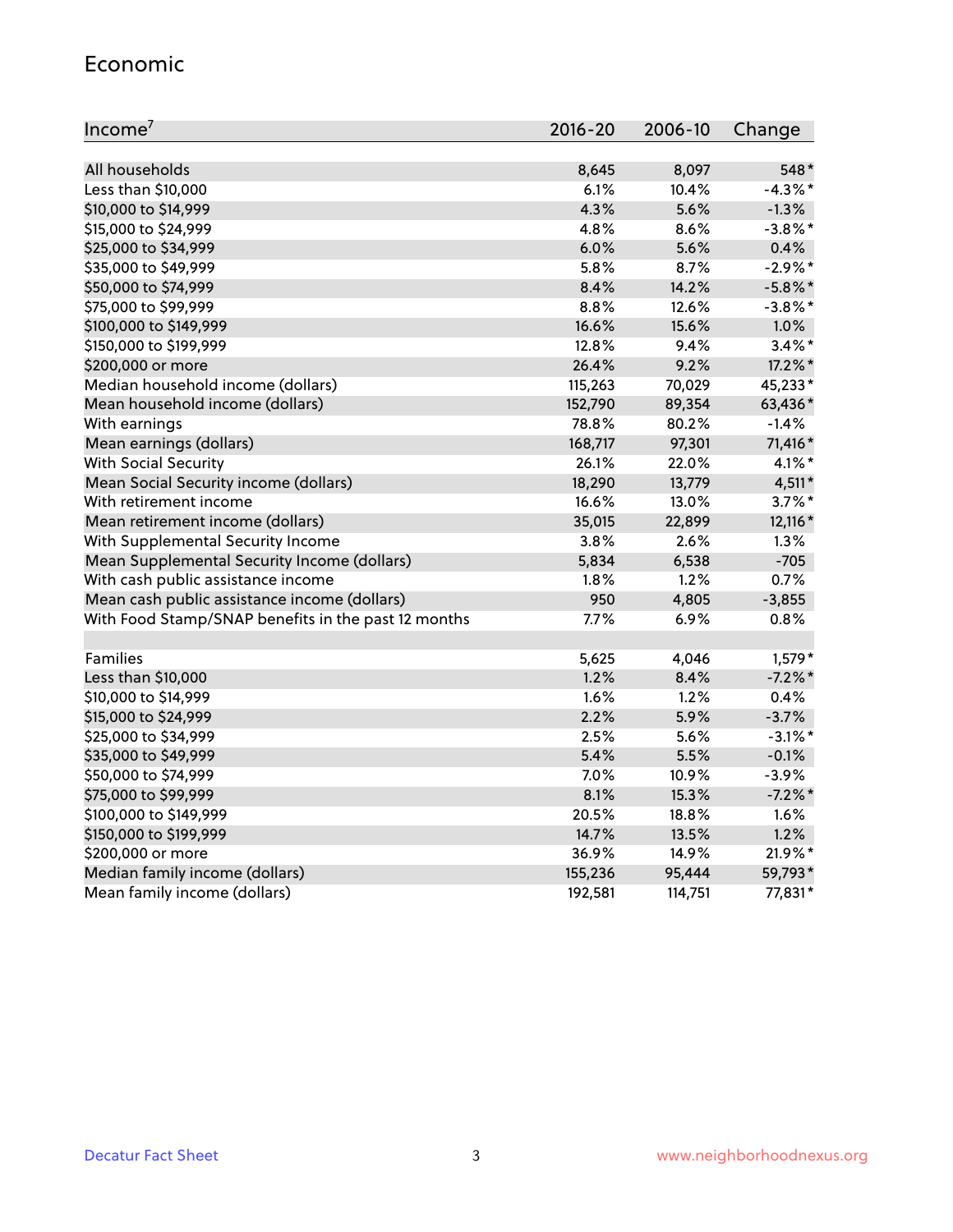#### Economic, continued...

| Income, continued <sup>8</sup>                                        | $2016 - 20$ | 2006-10 | Change     |
|-----------------------------------------------------------------------|-------------|---------|------------|
|                                                                       |             |         |            |
| Nonfamily households                                                  | 3,020       | 4,051   | $-1,031*$  |
| Median nonfamily income (dollars)                                     | 40,068      | 47,309  | $-7,241*$  |
| Mean nonfamily income (dollars)                                       | 76,795      | 61,620  | 15,175*    |
| Median earnings for workers (dollars)                                 | 70,833      | 48,445  | 22,388*    |
| Median earnings for male full-time, year-round workers<br>(dollars)   | (X)         | 74,124  | $(X)$ +    |
| Median earnings for female full-time, year-round workers<br>(dollars) | 87,809      | 55,840  | 31,969*    |
| Per capita income (dollars)                                           | 55,793      | 38,887  | 16,906*    |
| Families and People Below Poverty Level <sup>9</sup>                  | $2016 - 20$ | 2006-10 | Change     |
|                                                                       |             |         |            |
| <b>All families</b>                                                   | 3.9%        | 12.1%   | $-8.2\%$ * |
| With related children under 18 years                                  | 3.6%        | 15.8%   | $-12.2%$   |
| With related children under 5 years only                              | 1.5%        | 13.5%   | $-12.0%$   |
| Married couple families                                               | 2.1%        | 4.5%    | $-2.4%$    |
| With related children under 18 years                                  | 1.6%        | 3.1%    | $-1.4%$    |
| With related children under 5 years only                              | 1.8%        | 0.0%    | 1.8%       |
| Families with female householder, no husband present                  | 10.0%       | 31.8%   | $-21.8%$   |
| With related children under 18 years                                  | 13.0%       | 40.4%   | $-27.4%$   |
| With related children under 5 years only                              | 0.0%        | 42.1%   | $-42.1%$   |
| All people                                                            | 8.5%        | 15.8%   | $-7.3\%$ * |
| Under 18 years                                                        | 8.3%        | 21.0%   | $-12.7%$   |
| Related children under 18 years                                       | 8.3%        | 21.0%   | $-12.7%$   |
| Related children under 5 years                                        | 8.8%        | 14.9%   | $-6.1%$    |
| Related children 5 to 17 years                                        | 8.1%        | 23.9%   | $-15.8%$   |
| 18 years and over                                                     | 8.6%        | 14.3%   | $-5.7%$    |
| 18 to 64 years                                                        | 7.1%        | 14.6%   | $-7.6\%$ * |
| 65 years and over                                                     | 16.0%       | 12.5%   | 3.6%       |
| People in families                                                    | 5.5%        | 15.1%   | $-9.6%$ *  |
| Unrelated individuals 15 years and over                               | 24.4%       | 17.4%   | $7.0\%$ *  |
|                                                                       |             |         |            |
| Non-Hispanic white people                                             | 3.1%        | 6.0%    | $-2.9%$    |
| Black or African-American people                                      | 36.8%       | 48.1%   | $-11.3%$   |
| Asian people                                                          | 10.8%       | 10.9%   | $-0.2%$    |
| Hispanic or Latino people                                             | 3.6%        | 12.3%   | $-8.7%$    |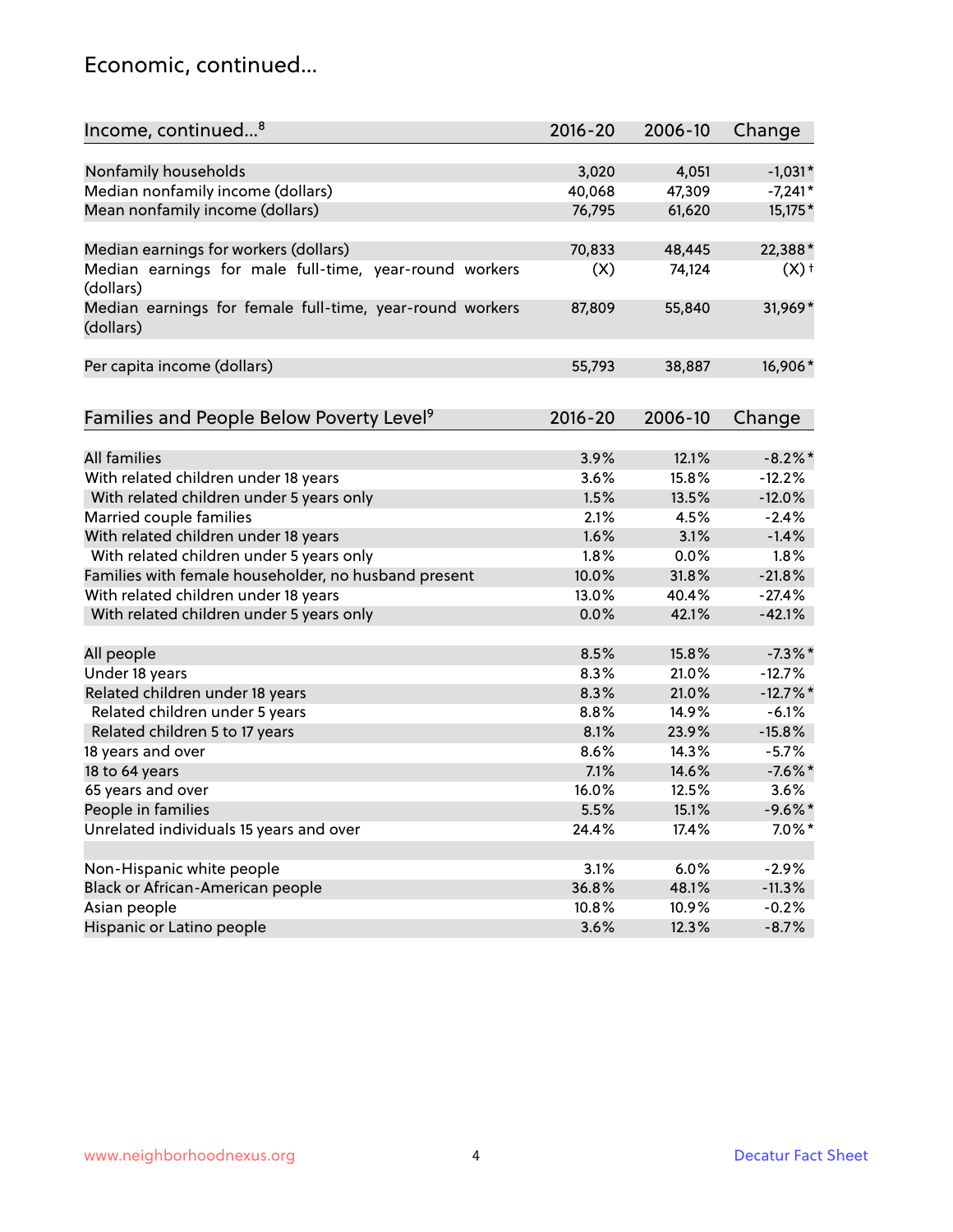## Employment

| Employment Status <sup>10</sup>                                                               | $2016 - 20$   | 2006-10      | Change               |
|-----------------------------------------------------------------------------------------------|---------------|--------------|----------------------|
|                                                                                               |               |              |                      |
| Population 16 years and over                                                                  | 16,920        | 15,473       | $1,447*$             |
| In labor force                                                                                | 66.6%         | 64.4%        | 2.3%                 |
| Civilian labor force                                                                          | 66.6%         | 64.4%        | 2.3%                 |
| Employed                                                                                      | 62.9%         | 59.2%        | 3.7%                 |
| Unemployed                                                                                    | 3.8%          | 5.2%         | $-1.4%$              |
| <b>Armed Forces</b>                                                                           | 0.0%          | $0.0\%$      | 0.0%                 |
| Not in labor force                                                                            | 33.4%         | 35.6%        | $-2.3%$              |
|                                                                                               |               |              |                      |
| Civilian labor force                                                                          | 11,276        | 9,960        | $1,316*$             |
| Unemployment Rate                                                                             | 5.6%          | 8.0%         | $-2.4%$              |
| Females 16 years and over                                                                     | 9,702         | 9,215        | 487                  |
| In labor force                                                                                | 61.3%         | 58.1%        | 3.2%                 |
| Civilian labor force                                                                          | 61.3%         | 58.1%        | 3.2%                 |
| Employed                                                                                      | 57.8%         | 53.4%        | 4.4%                 |
|                                                                                               |               |              |                      |
| Own children of the householder under 6 years                                                 | 2,295         | 1,417        | 878*                 |
| All parents in family in labor force                                                          | 70.8%         | 60.8%        | 10.0%                |
|                                                                                               |               |              |                      |
| Own children of the householder 6 to 17 years                                                 | 5,478         | 2,468        | $3,010*$             |
| All parents in family in labor force                                                          | 77.9%         | 74.1%        | 3.9%                 |
|                                                                                               |               |              |                      |
| Industry <sup>11</sup>                                                                        | 2016-20       | 2006-10      | Change               |
|                                                                                               |               |              |                      |
| Civilian employed population 16 years and over                                                | 10,641        | 9,159        | $1,482*$             |
| Agriculture, forestry, fishing and hunting, and mining                                        | 0.4%          | 0.0%         | 0.4%                 |
| Construction                                                                                  | 2.1%          | 3.4%         | $-1.3%$              |
| Manufacturing<br>Wholesale trade                                                              | 3.9%          | 5.0%         | $-1.1%$              |
| Retail trade                                                                                  | 3.0%          | 2.6%         | 0.4%                 |
|                                                                                               | 3.8%<br>2.8%  | 6.2%<br>1.5% | $-2.4%$<br>1.3%      |
| Transportation and warehousing, and utilities<br>Information                                  |               |              |                      |
|                                                                                               | 5.2%<br>10.0% | 5.2%<br>6.0% | $-0.1%$<br>$4.1\%$ * |
| Finance and insurance, and real estate and rental and leasing                                 |               |              |                      |
| Professional, scientific, and management, and administrative<br>and waste management services | 21.4%         | 20.6%        | 0.8%                 |
| Educational services, and health care and social assistance                                   | 26.8%         | 29.2%        | $-2.4%$              |
| Arts, entertainment, and recreation, and accommodation and                                    | 6.9%          | 6.1%         | 0.8%                 |
| food services                                                                                 |               |              |                      |
| Other services, except public administration                                                  | 5.2%          | 5.3%         | $-0.1%$              |
| Public administration                                                                         | 8.5%          | 8.8%         | $-0.3%$              |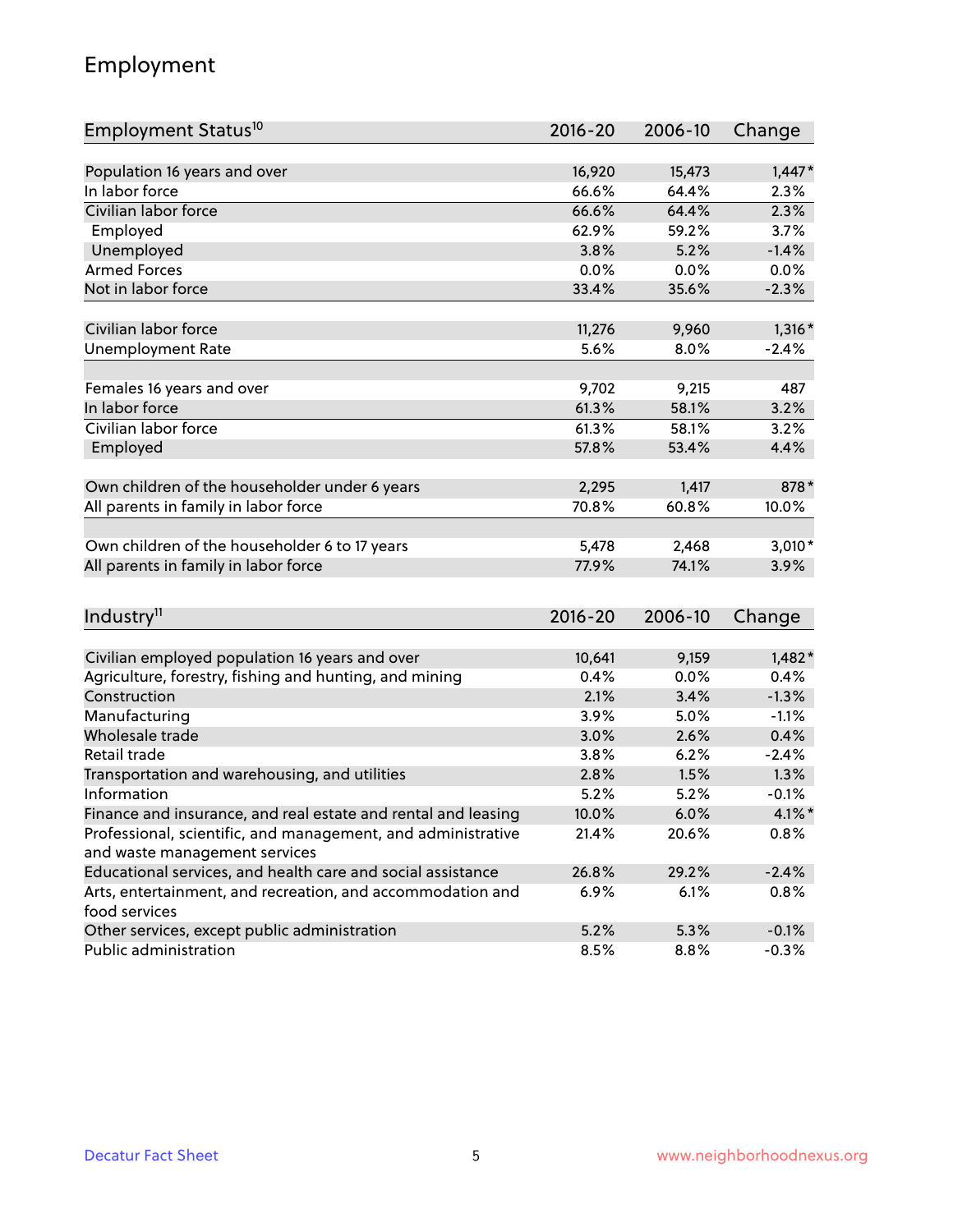# Employment, continued...

| Occupation <sup>12</sup>                                    | $2016 - 20$ | 2006-10 | Change     |
|-------------------------------------------------------------|-------------|---------|------------|
| Civilian employed population 16 years and over              | 10,641      | 9,159   | $1,482*$   |
| Management, business, science, and arts occupations         | 75.0%       | 69.5%   | 5.6%       |
| Service occupations                                         | 6.6%        | 7.3%    | $-0.7%$    |
| Sales and office occupations                                | 14.4%       | 17.1%   | $-2.7%$    |
| Natural<br>and<br>maintenance                               | 1.3%        | 2.9%    | $-1.7%$    |
| resources,<br>construction,<br>occupations                  |             |         |            |
| Production, transportation, and material moving occupations | 2.8%        | 3.3%    | $-0.4%$    |
| Class of Worker <sup>13</sup>                               | $2016 - 20$ | 2006-10 | Change     |
| Civilian employed population 16 years and over              | 10,641      | 9,159   | $1,482*$   |
| Private wage and salary workers                             | 77.4%       | 72.5%   | 4.9%       |
| Government workers                                          | 15.2%       | 18.9%   | $-3.7\%$ * |
| Self-employed in own not incorporated business workers      | 7.3%        | 8.3%    | $-1.0%$    |
| Unpaid family workers                                       | 0.1%        | 0.3%    | $-0.1%$    |
| Job Flows <sup>14</sup>                                     | 2019        | 2010    | Change     |
|                                                             |             |         |            |
| Total Jobs in district                                      | 17,238      | 14,823  | 2,415      |
| Held by residents of district                               | 6.2%        | 5.9%    | 0.3%       |
| Held by non-residents of district                           | 93.8%       | 94.1%   | $-0.3%$    |
| Jobs by Industry Sector <sup>15</sup>                       | 2019        | 2010    | Change     |
| Total Jobs in district                                      | 17,238      | 14,823  | 2,415      |
| Goods Producing sectors                                     | 1.7%        | 1.6%    | 0.1%       |
| Trade, Transportation, and Utilities sectors                | 3.6%        | 3.4%    | 0.3%       |
| <b>All Other Services sectors</b>                           | 94.7%       | 95.1%   | $-0.4%$    |
|                                                             |             |         |            |
| Total Jobs in district held by district residents           | 1,072       | 875     | 197        |
| <b>Goods Producing sectors</b>                              | 2.9%        | 3.4%    | $-0.5%$    |
| Trade, Transportation, and Utilities sectors                | 3.9%        | 4.9%    | $-1.0%$    |
| All Other Services sectors                                  | 93.2%       | 91.7%   | 1.5%       |
|                                                             |             |         |            |
| Jobs by Earnings <sup>16</sup>                              | 2019        | 2010    | Change     |
| Total Jobs in district                                      | 17,238      | 14,823  | 2,415      |
| Jobs with earnings \$1250/month or less                     | 15.9%       | 20.1%   | $-4.2%$    |
| Jobs with earnings \$1251/month to \$3333/month             | 30.2%       | 41.8%   | $-11.6%$   |
| Jobs with earnings greater than \$3333/month                | 53.9%       | 38.2%   | 15.7%      |
|                                                             |             |         |            |
| Total Jobs in district held by district residents           | 1,072       | 875     | 197        |
| Jobs with earnings \$1250/month or less                     | 23.2%       | 30.6%   | $-7.4%$    |
| Jobs with earnings \$1251/month to \$3333/month             | 20.7%       | 30.5%   | $-9.8%$    |
| Jobs with earnings greater than \$3333/month                | 56.1%       | 38.9%   | 17.2%      |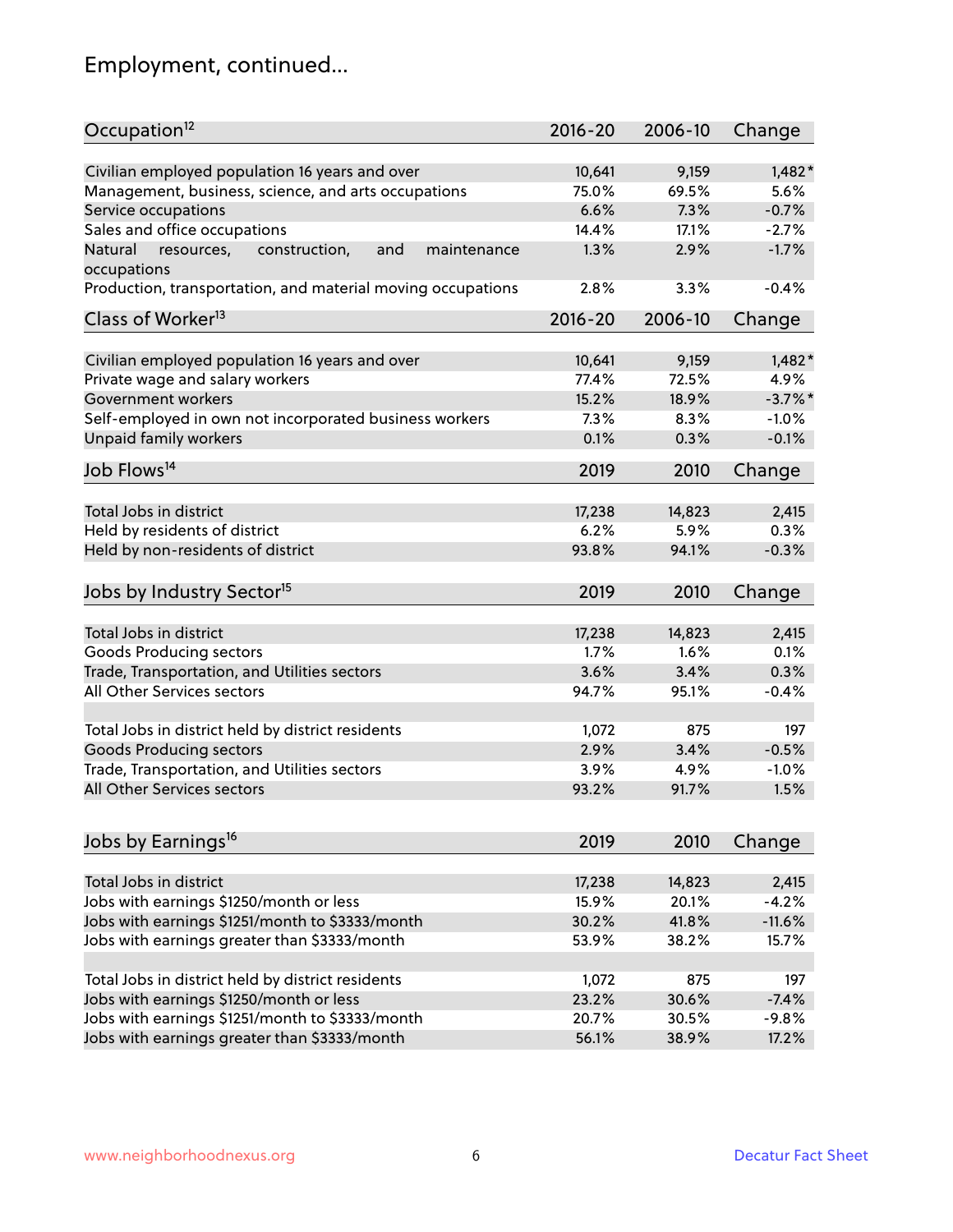# Employment, continued...

| 2019   | 2010   | Change  |
|--------|--------|---------|
|        |        |         |
| 17,238 | 14,823 | 2,415   |
| 19.1%  | 20.4%  | $-1.3%$ |
| 59.4%  | 63.8%  | $-4.4%$ |
| 21.4%  | 15.8%  | 5.6%    |
|        |        |         |
| 1.072  | 875    | 197     |
| 18.8%  | 21.1%  | $-2.4%$ |
| 60.3%  | 57.6%  | 2.7%    |
| 21.0%  | 21.3%  | $-0.3%$ |
|        |        |         |

#### Education

| School Enrollment <sup>18</sup>                | $2016 - 20$ | 2006-10 | Change     |
|------------------------------------------------|-------------|---------|------------|
|                                                |             |         |            |
| Population 3 years and over enrolled in school | 8,216       | 5,741   | $2,475*$   |
| Nursery school, preschool                      | 9.5%        | 9.3%    | 0.2%       |
| Kindergarten                                   | 4.4%        | 4.3%    | 0.1%       |
| Elementary school (grades 1-8)                 | 48.1%       | 27.5%   | 20.6%*     |
| High school (grades 9-12)                      | 15.9%       | 13.9%   | 2.0%       |
| College or graduate school                     | 22.1%       | 45.1%   | $-22.9%$ * |
| Educational Attainment <sup>19</sup>           | $2016 - 20$ | 2006-10 | Change     |
| Population 25 years and over                   | 14,824      | 12,816  | $2,008*$   |
| Less than 9th grade                            | 0.6%        | 2.9%    | $-2.3%$    |
| 9th to 12th grade, no diploma                  | 4.1%        | 4.9%    | $-0.9%$    |
| High school graduate (includes equivalency)    | 10.3%       | 10.4%   | $-0.0%$    |
| Some college, no degree                        | 8.3%        | 12.2%   | $-3.9\%$ * |
| Associate's degree                             | 3.5%        | 3.8%    | $-0.4%$    |
| Bachelor's degree                              | 33.1%       | 32.6%   | 0.4%       |
| Graduate or professional degree                | 40.1%       | 33.0%   | $7.1\%$ *  |
|                                                |             |         |            |
| Percent high school graduate or higher         | 95.3%       | 92.1%   | 3.2%       |
| Percent bachelor's degree or higher            | 73.2%       | 65.7%   | $7.5\%$ *  |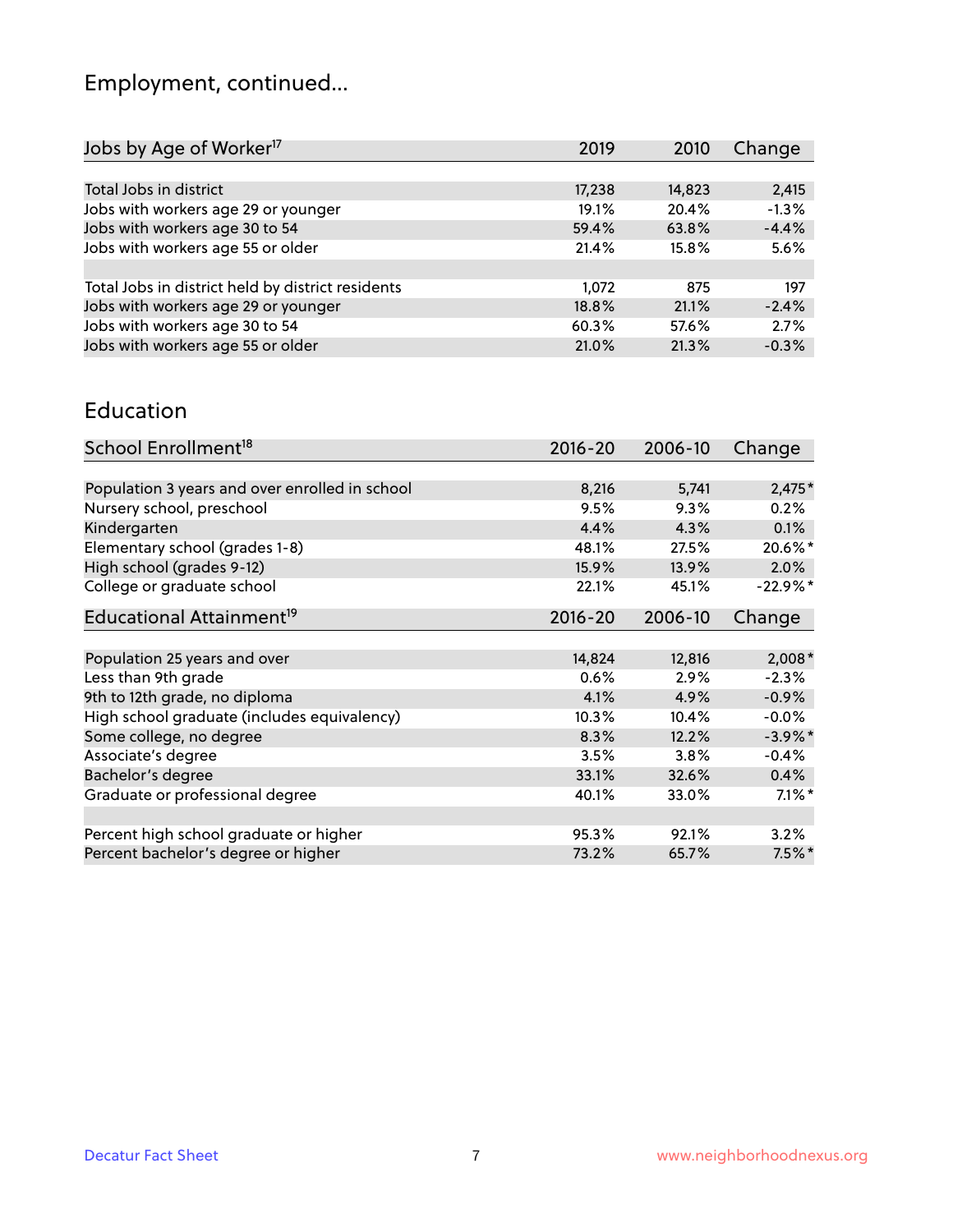## Housing

| Households by Type <sup>20</sup>                     | 2016-20        | 2006-10        | Change                 |
|------------------------------------------------------|----------------|----------------|------------------------|
|                                                      |                |                |                        |
| <b>Total households</b>                              | 8,645          | 8,097          | 548*                   |
| Family households (families)                         | 65.1%          | 50.0%          | 15.1%*                 |
| With own children under 18 years                     | 43.1%          | 25.2%          | 17.9%*                 |
| Married-couple family                                | 52.3%          | 36.1%          | $16.2\%$ *             |
| With own children of the householder under 18 years  | 33.8%          | 16.6%          | 17.2%*                 |
| Male householder, no wife present, family            | 2.6%           | 2.6%           | $-0.0%$                |
| With own children of the householder under 18 years  | 1.5%           | 0.8%           | 0.8%                   |
| Female householder, no husband present, family       | 10.1%          | 11.2%          | $-1.1%$                |
| With own children of the householder under 18 years  | 7.7%           | 7.8%           | $-0.1%$                |
| Nonfamily households                                 | 34.9%          | 50.0%          | $-15.1\%$ *            |
| Householder living alone                             | 30.3%          | 40.8%          | $-10.5%$ *             |
| 65 years and over                                    | 13.8%          | 11.6%          | 2.1%                   |
|                                                      |                |                |                        |
| Households with one or more people under 18 years    | 43.8%          | 26.1%          | 17.7%*                 |
| Households with one or more people 65 years and over | 24.8%          | 20.6%          | $4.2\%$ *              |
| Average household size                               | 2.70           | 2.15           | $0.55*$                |
| Average family size                                  | 3.49           | 3.00           | $0.49*$                |
|                                                      |                |                |                        |
| Housing Occupancy <sup>21</sup>                      | $2016 - 20$    | 2006-10        | Change                 |
|                                                      |                |                |                        |
| Total housing units                                  | 9,642<br>89.7% | 8,528<br>94.9% | $1,114*$<br>$-5.3\%$ * |
| Occupied housing units                               |                |                |                        |
| Vacant housing units                                 | 10.3%          | 5.1%           | $5.3\%$ *              |
| Homeowner vacancy rate                               | 1.2            | 3.4            | $-2.1$                 |
| Rental vacancy rate                                  | 7.4            | 4.6            | 2.8                    |
|                                                      |                |                |                        |
| Units in Structure <sup>22</sup>                     | $2016 - 20$    | 2006-10        | Change                 |
| Total housing units                                  | 9,642          | 8,528          | $1,114*$               |
| 1-unit, detached                                     | 52.3%          | 54.0%          | $-1.7%$                |
|                                                      | 10.2%          |                |                        |
| 1-unit, attached                                     |                | 8.8%<br>4.2%   | 1.4%<br>$-1.6%$        |
| 2 units                                              | 2.6%           |                |                        |
| 3 or 4 units<br>5 to 9 units                         | 7.6%           | 7.8%           | $-0.2%$                |
|                                                      | 3.9%           | 5.9%           | $-2.0%$                |
| 10 to 19 units                                       | 3.0%           | 3.8%           | $-0.8%$                |
| 20 or more units                                     | 20.3%          | 14.9%          | $5.4\%$ *              |
| Mobile home                                          | 0.1%           | 0.6%           | $-0.5%$                |
| Boat, RV, van, etc.                                  | 0.0%           | 0.0%           | 0.0%                   |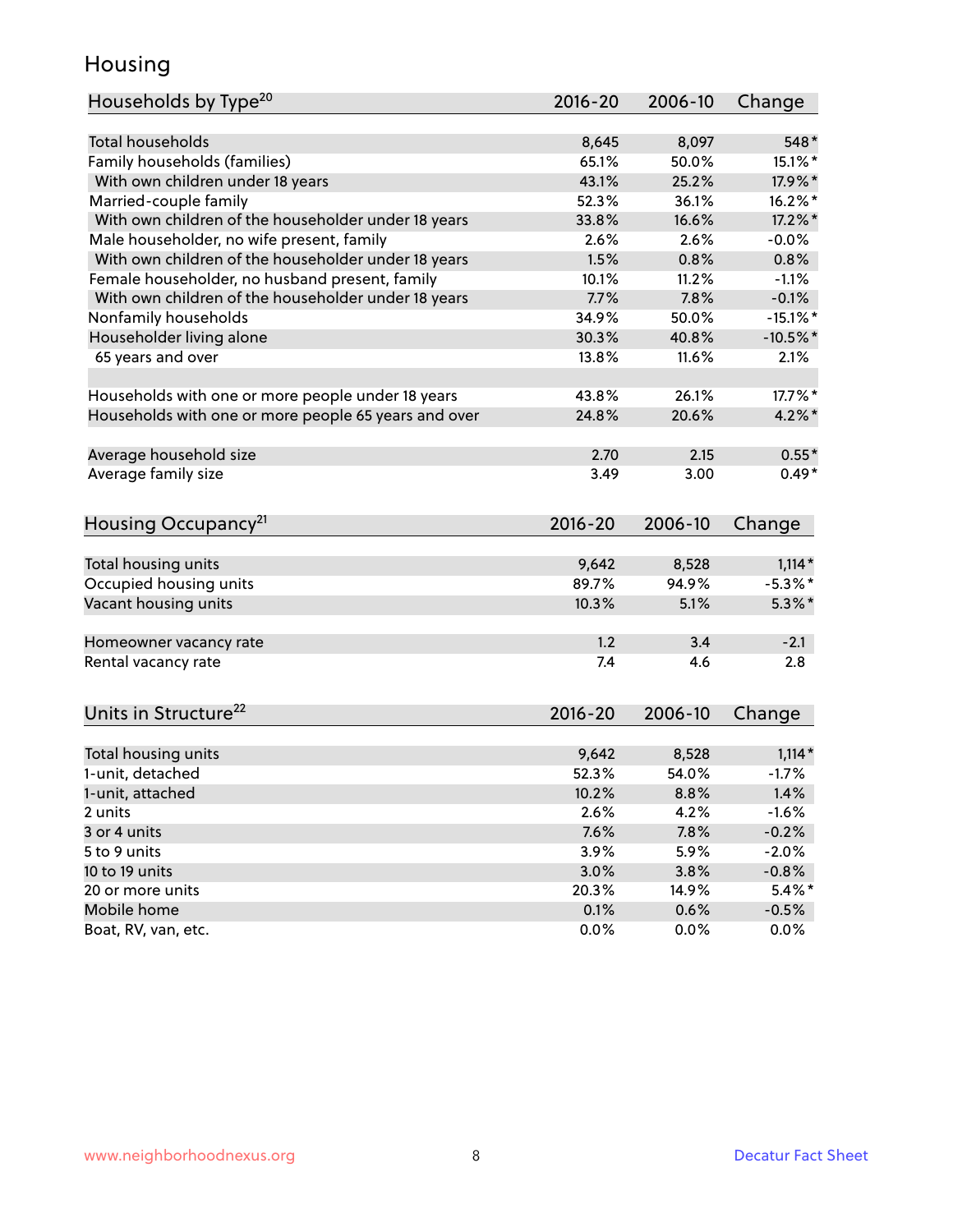## Housing, Continued...

| Year Structure Built <sup>23</sup>             | 2016-20     | 2006-10 | Change      |
|------------------------------------------------|-------------|---------|-------------|
| Total housing units                            | 9,642       | 8,528   | $1,114*$    |
| Built 2014 or later                            | 9.1%        | (X)     | (X)         |
| Built 2010 to 2013                             | 3.3%        | (X)     | (X)         |
| Built 2000 to 2009                             | 15.4%       | 12.8%   | 2.6%        |
| Built 1990 to 1999                             | 4.6%        | 5.9%    | $-1.4%$     |
| Built 1980 to 1989                             | 6.5%        | 9.3%    | $-2.7\%$ *  |
| Built 1970 to 1979                             | 11.6%       | 11.0%   | 0.7%        |
| Built 1960 to 1969                             | 6.0%        | 8.3%    | $-2.3%$     |
| Built 1950 to 1959                             | 11.6%       | 12.6%   | $-1.1%$     |
| Built 1940 to 1949                             | 9.9%        | 16.3%   | $-6.4\%$ *  |
| Built 1939 or earlier                          | 22.0%       | 23.9%   | $-1.9%$     |
|                                                |             |         |             |
| Housing Tenure <sup>24</sup>                   | $2016 - 20$ | 2006-10 | Change      |
| Occupied housing units                         | 8,645       | 8,097   | 548*        |
| Owner-occupied                                 | 66.0%       | 61.3%   | 4.8%*       |
| Renter-occupied                                | 34.0%       | 38.7%   | $-4.8\%$ *  |
| Average household size of owner-occupied unit  | 2.85        | 2.35    | $0.49*$     |
| Average household size of renter-occupied unit | 2.40        | 1.82    | $0.58*$     |
| Residence 1 Year Ago <sup>25</sup>             | $2016 - 20$ | 2006-10 | Change      |
|                                                |             |         |             |
| Population 1 year and over                     | 23,848      | 18,654  | $5,194*$    |
| Same house                                     | 85.3%       | 80.9%   | $4.3\%$ *   |
| Different house in the U.S.                    | 13.6%       | 17.6%   | $-4.0%$     |
| Same county                                    | 6.3%        | 7.9%    | $-1.6%$     |
| Different county                               | 7.3%        | 9.7%    | $-2.3%$     |
| Same state                                     | 2.4%        | 5.3%    | $-2.9\%$ *  |
| Different state                                | 4.9%        | 4.3%    | 0.6%        |
| Abroad                                         | 1.1%        | 1.5%    | $-0.3%$     |
| Value of Housing Unit <sup>26</sup>            | $2016 - 20$ | 2006-10 | Change      |
| Owner-occupied units                           | 5,710       | 4,962   | 748*        |
| Less than \$50,000                             | 0.4%        | 0.8%    | $-0.5%$     |
| \$50,000 to \$99,999                           | 0.7%        | 0.9%    | $-0.2%$     |
| \$100,000 to \$149,999                         | 1.5%        | 4.1%    | $-2.6%$     |
| \$150,000 to \$199,999                         | 2.4%        | 8.3%    | $-5.9\%$ *  |
| \$200,000 to \$299,999                         | 8.0%        | 23.0%   | $-15.0\%$ * |
| \$300,000 to \$499,999                         | 31.3%       | 44.9%   | $-13.6\%$ * |
| \$500,000 to \$999,999                         | 51.1%       | 17.1%   | 34.0%*      |
| \$1,000,000 or more                            | 4.7%        | 0.9%    | 3.8%        |
| Median (dollars)                               | 541,857     | 347,865 | 193,992*    |
| Mortgage Status <sup>27</sup>                  | 2016-20     | 2006-10 | Change      |
| Owner-occupied units                           | 5,710       | 4,962   | 748*        |
| Housing units with a mortgage                  | 75.4%       | 81.9%   | $-6.5%$ *   |
| Housing units without a mortgage               | 24.6%       | 18.1%   | $6.5%$ *    |
|                                                |             |         |             |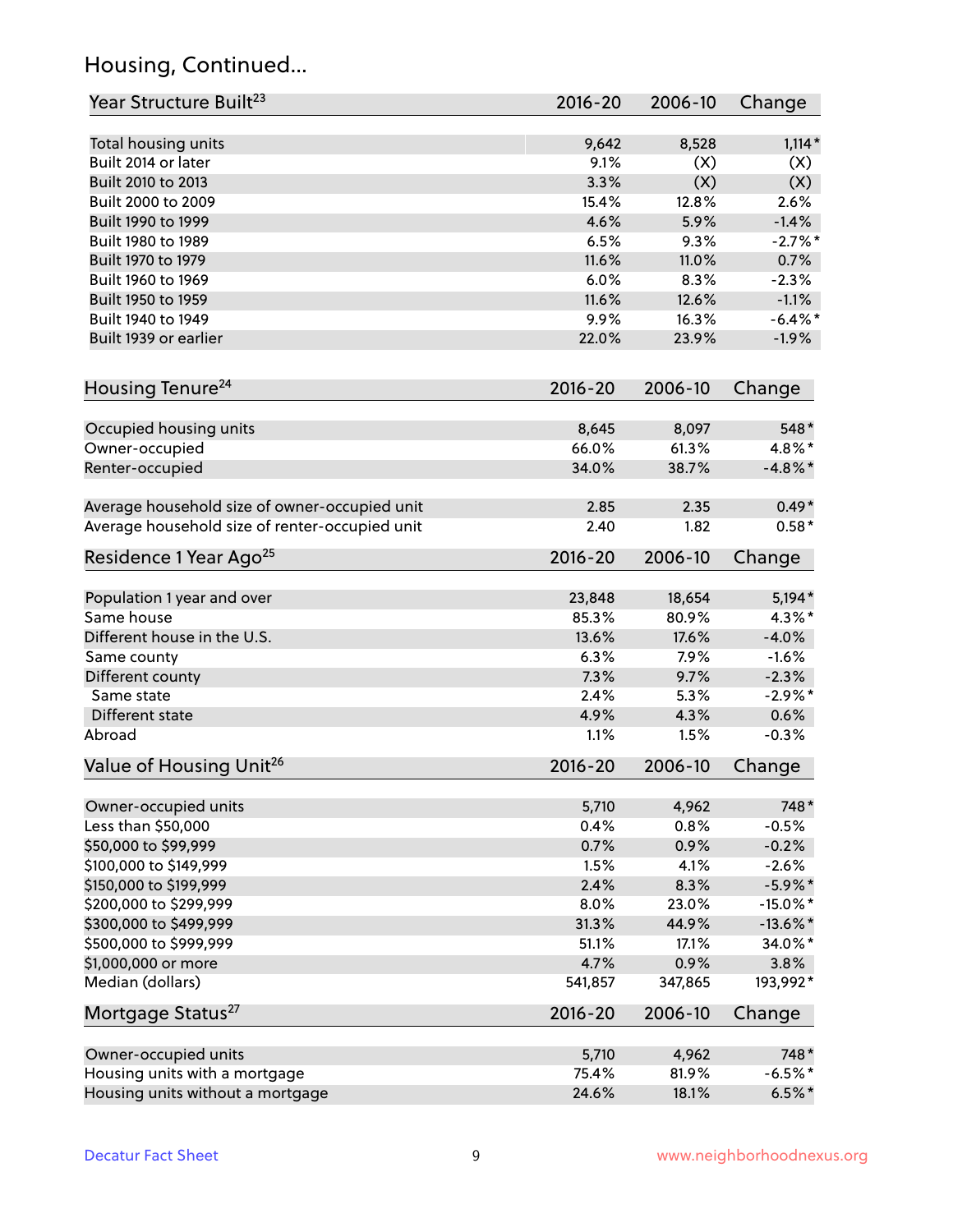## Housing, Continued...

| Selected Monthly Owner Costs <sup>28</sup>                                            | 2016-20 | 2006-10   | Change             |
|---------------------------------------------------------------------------------------|---------|-----------|--------------------|
| Housing units with a mortgage                                                         | 4,304   | 4,063     | 241                |
| Less than \$300                                                                       | 0.0%    | 0.0%      | 0.0%               |
| \$300 to \$499                                                                        | 0.0%    | 0.7%      | $-0.7%$            |
| \$500 to \$999                                                                        | 3.0%    | 3.9%      | $-1.0%$            |
| \$1,000 to \$1,499                                                                    | 8.2%    | 12.7%     | $-4.5%$            |
| \$1,500 to \$1,999                                                                    | 11.5%   | 20.5%     | $-9.0\%$ *         |
| \$2,000 to \$2,999                                                                    | 37.2%   | 43.6%     | $-6.5%$            |
| \$3,000 or more                                                                       | 40.1%   | 18.6%     | 21.5%*             |
| Median (dollars)                                                                      | 2,703   | 2,230     | 473*               |
| Housing units without a mortgage                                                      | 1,406   | 899       | 507*               |
| Less than \$150                                                                       | 0.0%    | 0.0%      | 0.0%               |
| \$150 to \$249                                                                        | 0.0%    | 0.0%      | 0.0%               |
| \$250 to \$349                                                                        | 5.8%    | 10.3%     | $-4.6%$            |
| \$350 to \$499                                                                        | 5.1%    | 13.8%     | $-8.7%$            |
| \$500 to \$699                                                                        | 15.8%   | 22.5%     | $-6.7%$            |
| \$700 or more                                                                         | 73.3%   | 53.4%     | 19.9%*             |
| Median (dollars)                                                                      | 841     | (X)       | $(X)$ <sup>+</sup> |
| Household Income <sup>29</sup>                                                        |         |           |                    |
| Housing units with a mortgage (excluding units where<br>SMOCAPI cannot be computed)   | 4,285   | 4,050     | 235                |
| Less than 20.0 percent                                                                | 52.4%   | 33.3%     | 19.1%*             |
| 20.0 to 24.9 percent                                                                  | 17.2%   | 21.5%     | $-4.4%$            |
| 25.0 to 29.9 percent                                                                  | 7.4%    | 11.6%     | $-4.2%$ *          |
| 30.0 to 34.9 percent                                                                  | 4.9%    | 12.8%     | $-7.9\%$ *         |
| 35.0 percent or more                                                                  | 18.1%   | 20.8%     | $-2.7%$            |
| Not computed                                                                          | 19      | 13        | 6                  |
| Housing unit without a mortgage (excluding units where<br>SMOCAPI cannot be computed) | 1,397   | 899       | 498                |
| Less than 10.0 percent                                                                | 31.1%   | 28.5%     | 2.6%               |
| 10.0 to 14.9 percent                                                                  | 14.5%   | 23.5%     | $-9.0%$            |
| 15.0 to 19.9 percent                                                                  | 17.1%   | 15.6%     | 1.5%               |
| 20.0 to 24.9 percent                                                                  | 5.7%    | 4.0%      | 1.7%               |
| 25.0 to 29.9 percent                                                                  | 4.4%    | 8.1%      | $-3.7%$            |
| 30.0 to 34.9 percent                                                                  | 4.6%    | 7.5%      | $-2.9%$            |
| 35.0 percent or more                                                                  | 22.7%   | 12.9%     | 9.8%               |
| Not computed                                                                          | 9       | $\pmb{0}$ | 9                  |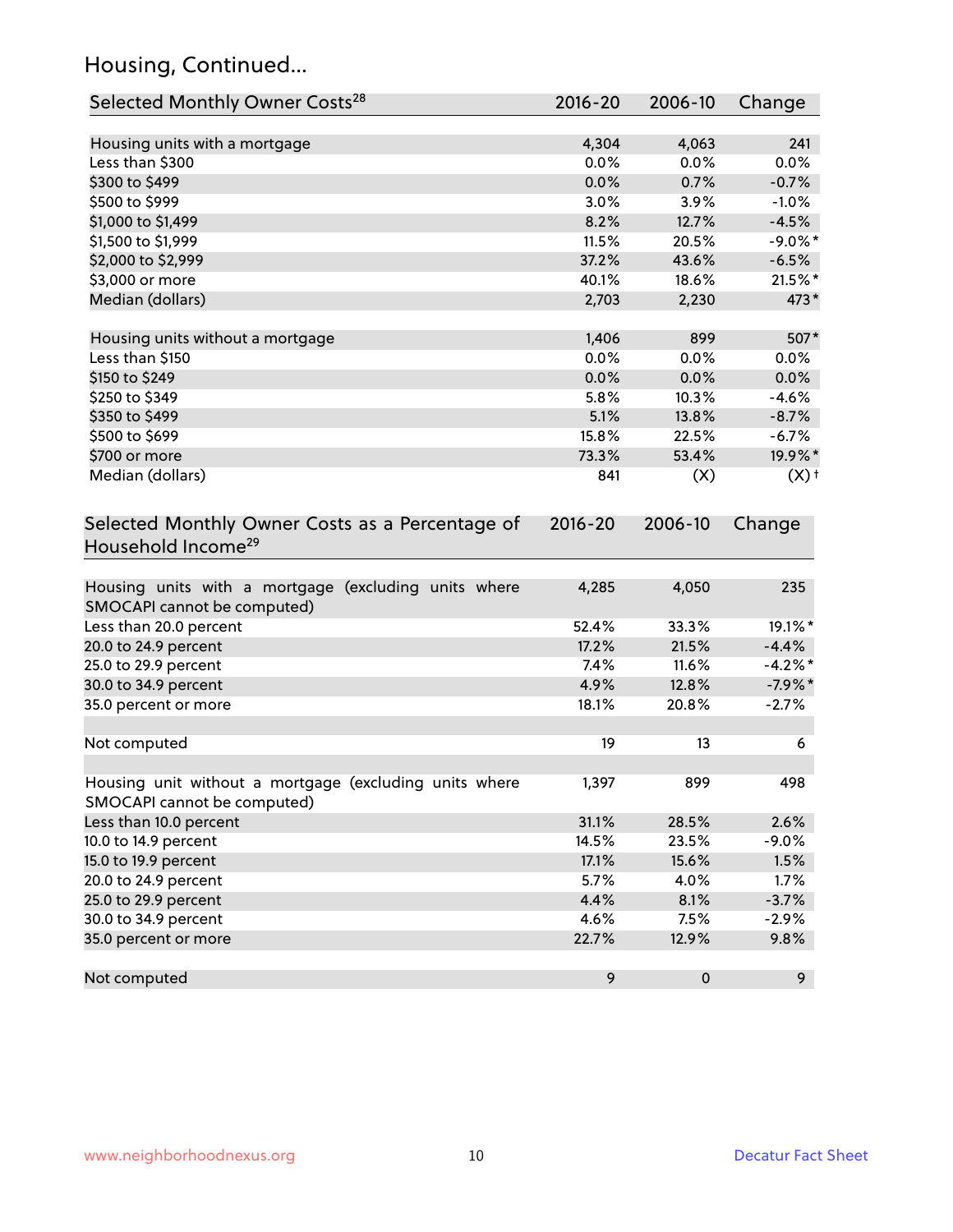## Housing, Continued...

| Gross Rent <sup>30</sup>                                                       | 2016-20     | 2006-10 | Change      |
|--------------------------------------------------------------------------------|-------------|---------|-------------|
| Occupied units paying rent                                                     | 2,733       | 3,007   | $-274$      |
| Less than \$200                                                                | 4.1%        | 6.5%    | $-2.4%$     |
| \$200 to \$499                                                                 | 16.5%       | 18.2%   | $-1.7%$     |
| \$500 to \$749                                                                 | 6.9%        | 21.6%   | $-14.7%$ *  |
| \$750 to \$999                                                                 | 11.8%       | 21.8%   | $-10.0\%$ * |
| \$1,000 to \$1,499                                                             | 17.7%       | 22.6%   | $-4.8%$     |
| \$1,500 to \$1,999                                                             | 19.3%       | 8.6%    | 10.6%*      |
| \$2,000 or more                                                                | 23.7%       | 0.8%    | 22.9%*      |
| Median (dollars)                                                               | 1,339       | 897     | 441*        |
| No rent paid                                                                   | 202         | 128     | 74          |
| Gross Rent as a Percentage of Household Income <sup>31</sup>                   | $2016 - 20$ | 2006-10 | Change      |
| Occupied units paying rent (excluding units where GRAPI<br>cannot be computed) | 2,675       | 2,829   | $-154$      |
| Less than 15.0 percent                                                         | 23.5%       | 11.7%   | $11.7\%$ *  |
| 15.0 to 19.9 percent                                                           | 10.5%       | 16.1%   | $-5.5%$     |
| 20.0 to 24.9 percent                                                           | 10.2%       | 14.0%   | $-3.8%$     |
| 25.0 to 29.9 percent                                                           | 15.6%       | 14.4%   | 1.2%        |
| 30.0 to 34.9 percent                                                           | 12.4%       | 12.8%   | $-0.5%$     |
| 35.0 percent or more                                                           | 27.7%       | 31.0%   | $-3.2%$     |
| Not computed                                                                   | 260         | 306     | $-46$       |
| Transportation                                                                 |             |         |             |
| Commuting to Work <sup>32</sup>                                                | 2016-20     | 2006-10 | Change      |
| Workers 16 years and over                                                      | 10,517      | 8,895   | $1,622*$    |
| Car, truck, or van - drove alone                                               | 61.7%       | 68.6%   | $-6.9\%$ *  |
| Car, truck, or van - carpooled                                                 | 3.1%        | 7.8%    | $-4.7%$ *   |
| Public transportation (excluding taxicab)                                      | 7.6%        | 7.1%    | 0.5%        |
| Walked                                                                         | 5.8%        | 3.7%    | $2.0\%$ *   |
| Other means                                                                    | 3.5%        | 2.5%    | 0.9%        |
| Worked at home                                                                 | 18.3%       | 10.2%   | $8.1\%$ *   |
| Mean travel time to work (minutes)                                             | 27.1        | 23.8    | 3.3         |
| Vehicles Available <sup>33</sup>                                               | 2016-20     | 2006-10 | Change      |
| Occupied housing units                                                         | 8,645       | 8,097   | 548*        |
| No vehicles available                                                          | 10.4%       | 13.6%   | $-3.2%$     |
| 1 vehicle available                                                            | 30.8%       | 37.8%   | $-7.0\%$ *  |
| 2 vehicles available                                                           | 48.6%       | 42.7%   | $5.8\%$ *   |
| 3 or more vehicles available                                                   | 10.3%       | 5.9%    | 4.4%        |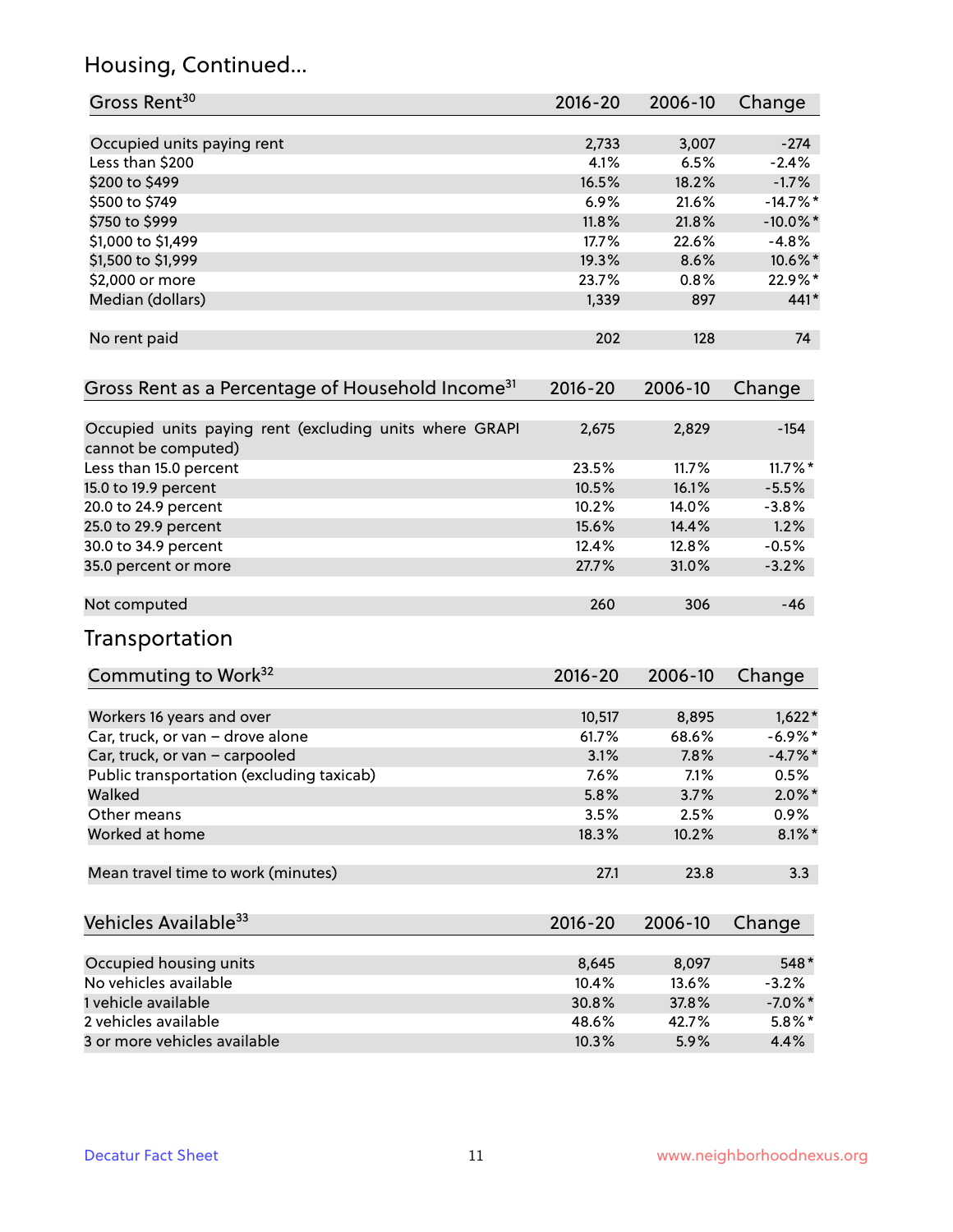#### Health

| Health Insurance coverage <sup>34</sup> | 2016-20 |
|-----------------------------------------|---------|
|                                         |         |

| Civilian Noninstitutionalized Population                | 24,078 |
|---------------------------------------------------------|--------|
| With health insurance coverage                          | 96.2%  |
| With private health insurance coverage                  | 85.6%  |
| With public health coverage                             | 18.1%  |
| No health insurance coverage                            | 3.8%   |
| Civilian Noninstitutionalized Population Under 19 years | 8,037  |
| No health insurance coverage                            | 2.2%   |
| Civilian Noninstitutionalized Population 19 to 64 years | 13,349 |
| In labor force:                                         | 10,488 |
| Employed:                                               | 10,010 |
| With health insurance coverage                          | 94.8%  |
| With private health insurance coverage                  | 93.7%  |
| With public coverage                                    | 1.8%   |
| No health insurance coverage                            | 5.2%   |
| Unemployed:                                             | 478    |
| With health insurance coverage                          | 84.7%  |
| With private health insurance coverage                  | 59.4%  |
| With public coverage                                    | 26.6%  |
| No health insurance coverage                            | 15.3%  |
| Not in labor force:                                     | 2,861  |
| With health insurance coverage                          | 95.0%  |
| With private health insurance coverage                  | 82.7%  |
| With public coverage                                    | 17.2%  |
| No health insurance coverage                            | 5.0%   |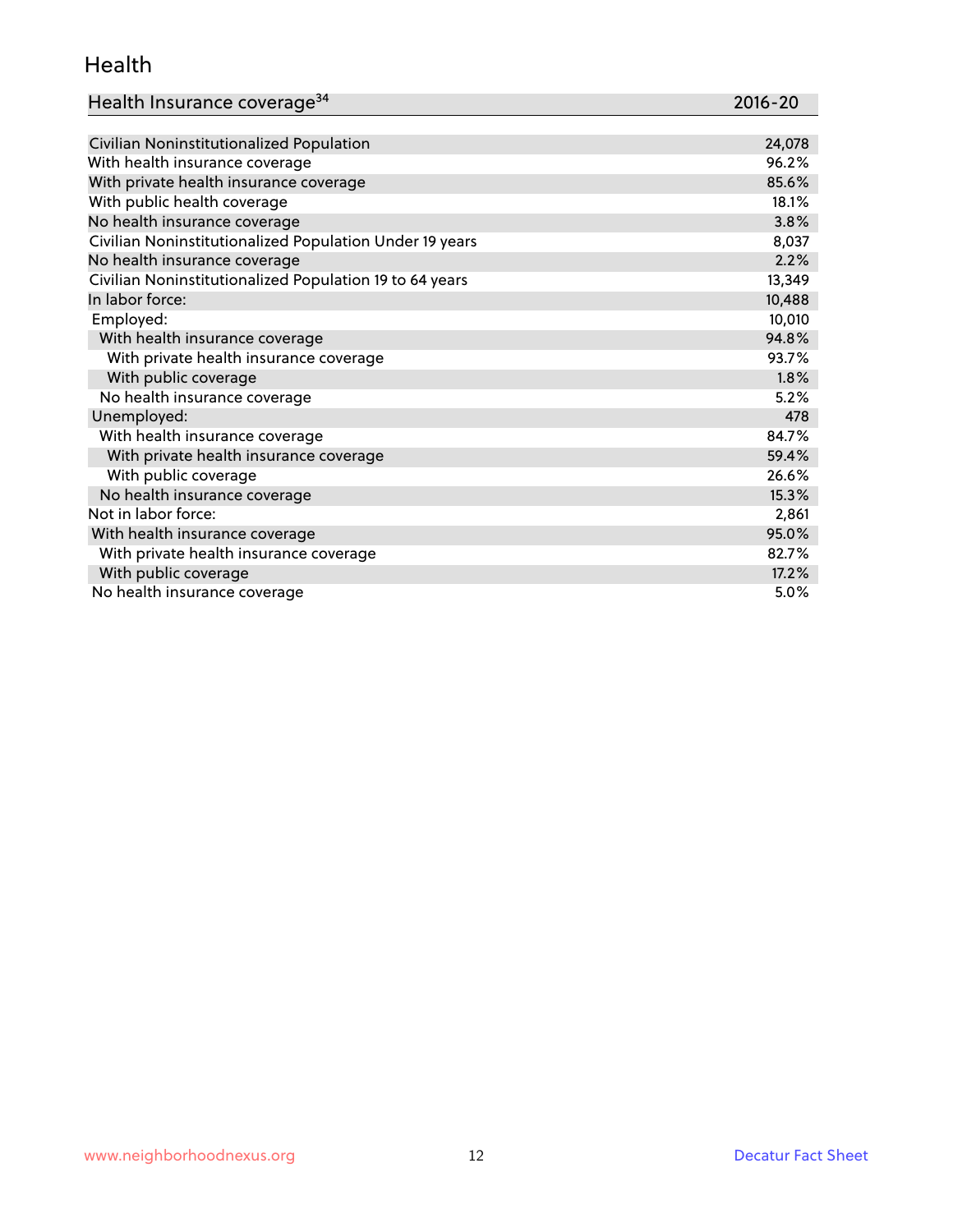## Employment Forecasts

| Forecast Employment by Sector <sup>35</sup>      | 2030     | 2020     | Change   |
|--------------------------------------------------|----------|----------|----------|
|                                                  |          |          |          |
| <b>All Sectors</b>                               | 14,106   | 13,758   | 2.5%     |
| Goods Producing                                  | 465      | 441      | 5.4%     |
| Agriculture, forestry, fishing and hunting       | $\Omega$ | $\Omega$ | 0.0%     |
| Mining                                           | 0        | 0        | 0.0%     |
| Construction                                     | 428      | 399      | 7.3%     |
| Manufacturing                                    | 37       | 42       | $-11.9%$ |
| Service Providing                                | 702      | 759      | $-7.5%$  |
| Wholesale trade                                  | 58       | 61       | $-4.9%$  |
| Retail trade                                     | 463      | 465      | $-0.4%$  |
| Transportation and warehousing                   | 147      | 190      | $-22.6%$ |
| <b>Utilities</b>                                 | 34       | 43       | $-20.9%$ |
| Information                                      | 441      | 465      | $-5.2%$  |
| <b>Financial activities</b>                      | 370      | 385      | $-3.9%$  |
| Finance and insurance                            | 248      | 256      | $-3.1%$  |
| Real estate and rental and leasing               | 122      | 129      | $-5.4%$  |
| Professional and business services               | 2,026    | 1,959    | 3.4%     |
| Professional, scientific, and technical services | 1.866    | 1.806    | 3.3%     |
| Management of companies and enterprises          | 160      | 153      | 4.6%     |
| <b>Education and health services</b>             | 4,988    | 4,399    | 13.4%    |
| <b>Education services</b>                        | 2,460    | 2,260    | 8.8%     |
| Health care and social assistance                | 2,528    | 2,139    | 18.2%    |
| Leisure and hospitality                          | 1,445    | 1,625    | $-11.1%$ |
| Arts, entertainment, and recreation              | 29       | 39       | $-25.6%$ |
| Accommodation and food services                  | 1,416    | 1.586    | $-10.7%$ |
| Other services, except public administration     | 549      | 606      | $-9.4%$  |
| <b>Public administration</b>                     | 2,139    | 2,185    | $-2.1%$  |

# Population Forecasts

| Population Forecasts <sup>36</sup> | 2030   | 2020   | Change   |
|------------------------------------|--------|--------|----------|
|                                    |        |        |          |
| <b>Total Population</b>            | 24.116 | 21.021 | $14.7\%$ |
| <b>Total Households</b>            | 11.472 | 9.950  | $15.3\%$ |